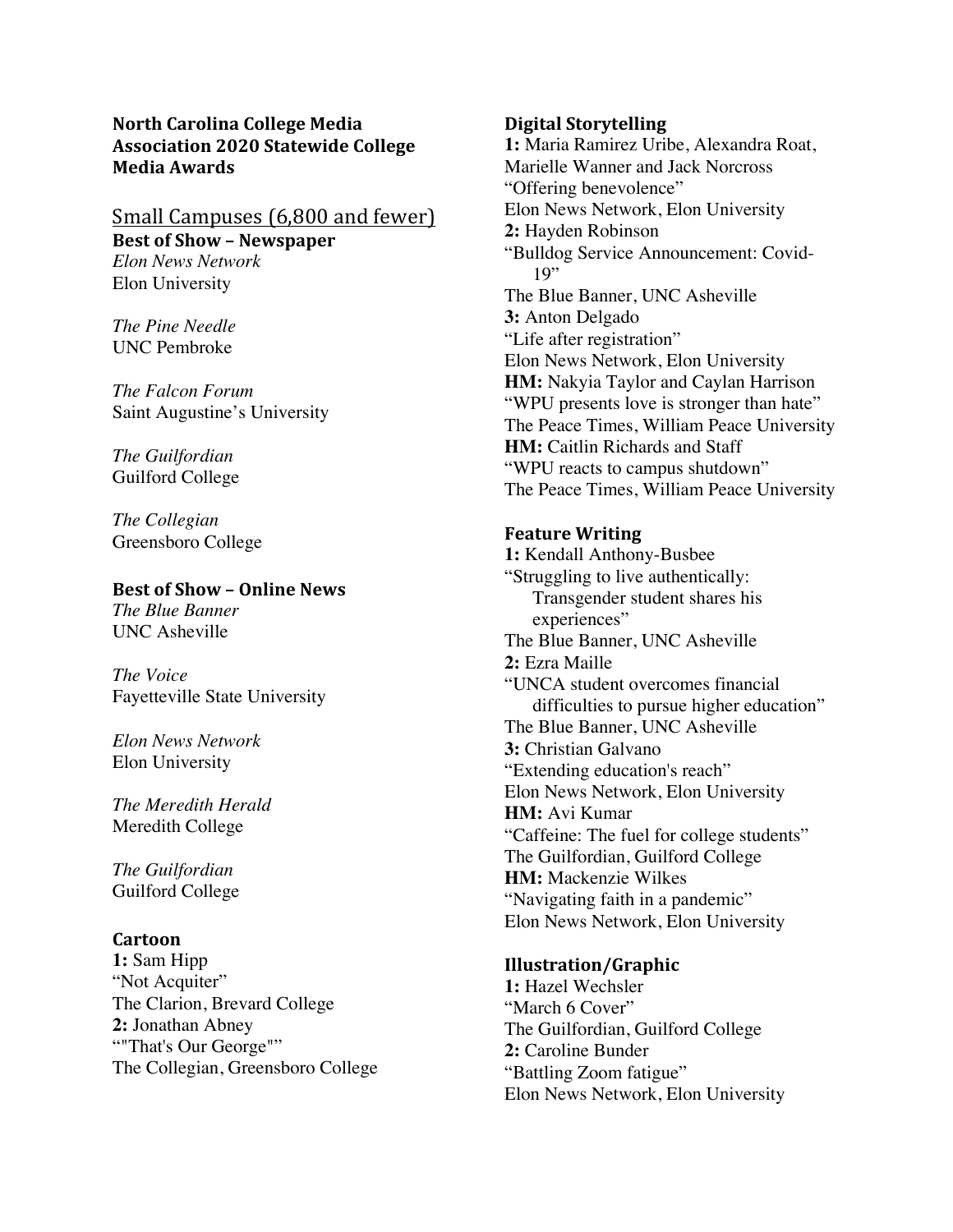**3:** Ted Thomas "Voter turnout surges in Alamance County" Elon News Network, Elon University **HM:** Nyah Phengsitthy "Why masks are great" Elon News Network, Elon University

### **News Writing**

**1:** Courtney Garcia "Report shows unsurprising discrimination in APD policing" The Blue Banner, UNC Asheville **2:** Kyra O'Connor "Knowing the signs: Understanding what human trafficking is" Elon News Network, Elon University **3:** Jenni Camhi "Students protest program and staff cuts" The Guilfordian, Guilford College **HM:** Brailey Sheridan "Black women socialized to perform care work, they say" The Blue Banner, UNC Asheville **HM:** Samara Demray "Petition questions in-person classes" The Peace Times, William Peace University

## **Opinion Writing**

**1:** Kennedy Boston "Not enough: Elon's response to the Trump convoy is woefully inadequate" Elon News Network, Elon University **2:** Hannah Preston "Guilford under fire" The Guilfordian, Guilford College **3:** Trinity Dixon "Ready and resilient?" Elon News Network, Elon University **HM:** Victoria Walker "FSU Fix It: A quarantine commentary" The Voice, Fayetteville State University **HM:** Laura Quiceno "Doing essential work raises fears for immigrant families" The Guilfordian, Guilford College

### **Photography**

**1:** Grace Terry "Classroom" Elon News Network, Elon University **2:** Camille Nevarez-Hernandez "Black Lives Matter" The Blue Banner, UNC Asheville **3:** Clare Grant "Baseball" Elon News Network, Elon University **HM:** Arin Torres "Drumline" The Guilfordian, Guilford College **HM:** Caitlin Richards "The Spitfire Grill" The Peace Times, William Peace University

#### **Single- or Two-Page Design**

**1:** Camille Nevarez-Hernandez "Valentine's Day" The Blue Banner, UNC Asheville **2:** Ted Thomas "Tennis" Elon News Network, Elon University **3:** Josie Gold "Collegian history" The Collegian, Greensboro College **HM:** Zachary Young and Victoria Brousseau "President Trump visits Lumberton" The Pine Needle, UNC Pembroke **HM:** Mimi Mays "Arts & Entertainment" The Meredith Herald, Meredith College

## **Sports Writing**

**1:** Trey Kawugule and Tori Maness "Spring 2020 sports: the season that wasn't" The Guilfordian, Guilford College **2:** Anne Evans "Playing careers cut short for student athletes" The Peace Times, William Peace University **3:** Colby Cook "Recruitment in the age of coronavirus" Elon News Network, Elon University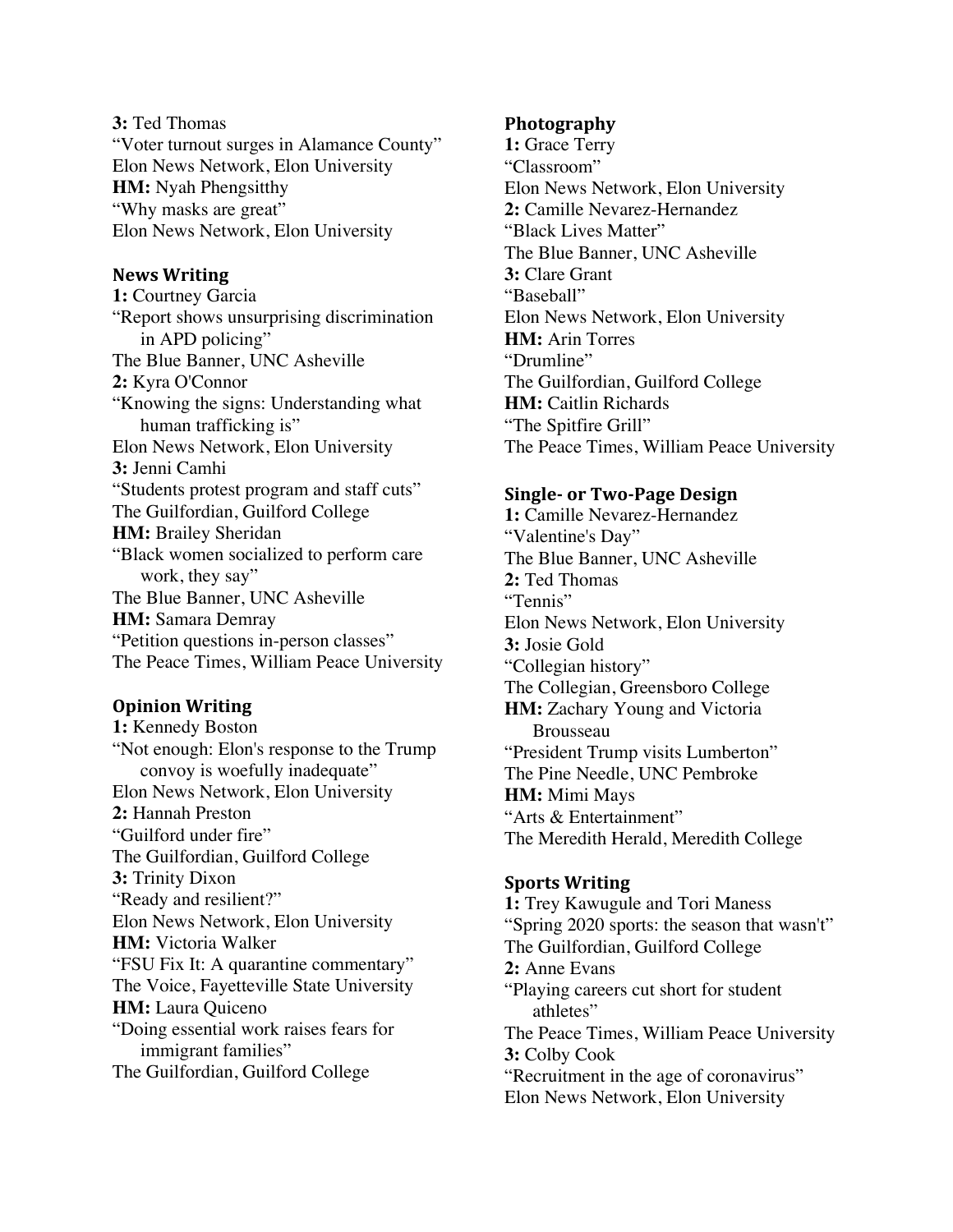**HM:** Calley Hull "First-year athletes thriving on and off field" The Guilfordian, Guilford College **HM:** Caitlin Rundle "Diversity in athletics" Elon News Network, Elon University

# Large Campuses (more than 6,800)

**Best of Show – Newspaper** *The Appalachian* Appalachian State University

*The Daily Tar Heel* UNC-Chapel Hill

*The East Carolinian* East Carolina University

*Technician* NC State University

## **Best of Show – Online News**

*The East Carolinian* East Carolina University

*The Daily Tar Heel* UNC-Chapel Hill

*The Appalachian* Appalachian State University

*Technician* NC State University

*The Register* N.C. A&T State University

## **Cartoon**

**1:** Jarrett Carlson "Worst nightmare" The Appalachian, Appalachian State University **2:** John Galapon "Take care" The Daily Tar Heel, UNC-Chapel Hill **3:** Tate Godwin "Roadmap for Fall 2020" The Daily Tar Heel, UNC-Chapel Hill **Digital Storytelling 1:** Jaylan Harrington, Austin Dunlow and Cassidy Englund "Raleigh peaceful protest met with tear gas and rubber bullets; state, city, campus leaders react" Technician, NC State University **2:** Moss Brennan ""I can't let that be what defines me": App State student beats cancer after three years" The Appalachian, Appalachian State University **3:** Michael Taffe "Living inside a bubble': How N.C. voters broke along lines of income and education" The Daily Tar Heel, UNC-Chapel Hill **HM:** Camden Speight and Nicholas **Schnittker** "Students, fans storm Hillsborough Street following upset win over Duke" Technician, NC State University **HM:** Jackie Park and Emily Broyles ""Sheri, wake up"" The Appalachian, Appalachian State University **Feature Writing 1:** Tucker Wulf "A level-10 desire to cook meat over fire" Local chef pursues his own barbecue food truck" The Appalachian, Appalachian State University **2:** Heidi Pérez-Moreno "First generation UNC students feel isolated during UNC's virtual semester" The Daily Tar Heel, UNC-Chapel Hill **3:** Austin Dunlow

"A love letter to Liquid State"

Technician, NC State University

**HM:** Yasmine Curmon-Ward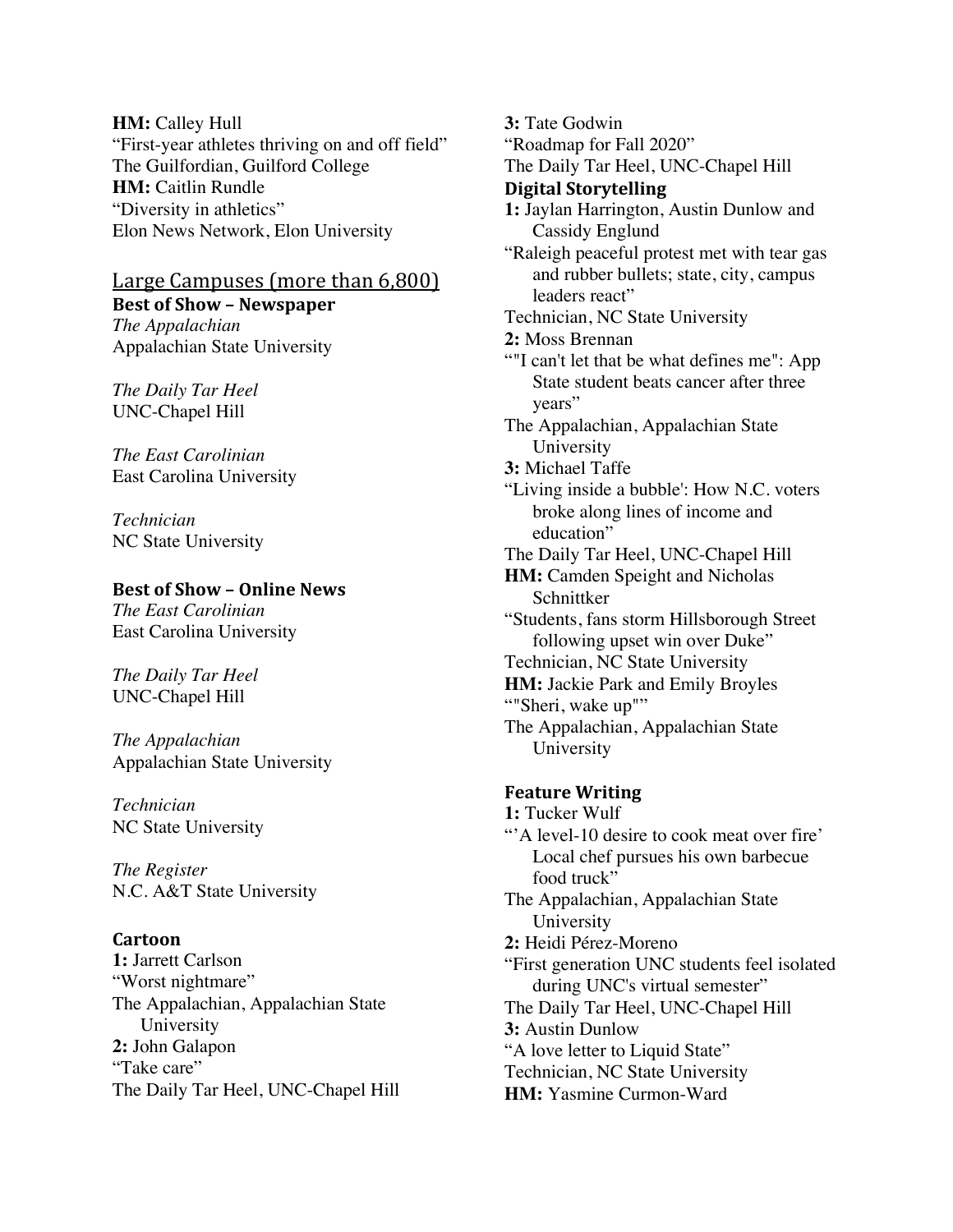"ECU student creates call to action with photo-journalism campaign" The East Carolinian, East Carolina University **HM:** Jarod Hamilton and Lauren Mitchell "Common encourages N.C. A&T students to 'finish the job' and vote" The Register, N.C. A&T State University

### **Illustration/Graphic**

**1:** Jeffrey Shutter "Down but not out" The Daily Tar Heel, UNC-Chapel Hill **2:** Efrain Arias-Medina Jr. "Game Day" The Appalachian, Appalachian State University

### **News Writing**

**1:** Maddie Ellis

"University releases 15 sexual assault records following four-year lawsuit" The Daily Tar Heel, UNC-Chapel Hill **2:** Sarah Hooper and George Martin "Several ECU BOT members call for resignations after SGA scandal" The East Carolinian, East Carolina University **3:** Rachael Davis, Alicia Thomas and Cassidy Englund "NC State community outraged after students' use of racial slurs leaks on social media" Technician, NC State University **HM:** Jamille Whitlow "SGA improves relationships with local law enforcement" The Register, N.C. A&T State University **HM:** Moss Brennan "Watauga County expects up to 12,000 absentee ballots as post office warns of delays" The Appalachian, Appalachian State University

#### **Opinion Writing**

**1:** Paige Masten and Editorial Board "We all saw this coming" The Daily Tar Heel, UNC-Chapel Hill **2:** Editorial Board "Students and administrators, we're calling on you to stop covid-19 in Boone" The Appalachian, Appalachian State University **3:** Editorial Board "Are you there, NC State? It's us, Technician, and we demand more transparency" Technician, NC State University **HM:** Savannah Bradley "UNC is facing two public health crises" The Daily Tar Heel, UNC-Chapel Hill **HM:** Kaiden Smith "What the march down King Street meant to me" The Appalachian, Appalachian State University **Photography**

**1:** Dustin Duong "Carrboro celebrates the opening of Martin Luther King Jr. Park" The Daily Tar Heel, UNC-Chapel Hill **2:** Max Correa "An afternoon of dissenting opinions" The Appalachian, Appalachian State University **3:** Nick Faulkner ""Your Daddy's Son"" Nubian Message, NC State University **HM:** Halie Miller "Trump rallies in Greenville, focuses on COVID-19, election and SCOTUS nomination" The East Carolinian, East Carolina University **HM:** Morgan Pirozzi "'It was just desolate': Life inside UNC's quarantine and isolation dorms" The Daily Tar Heel, UNC-Chapel Hill

### **Single- or Two-Page Design**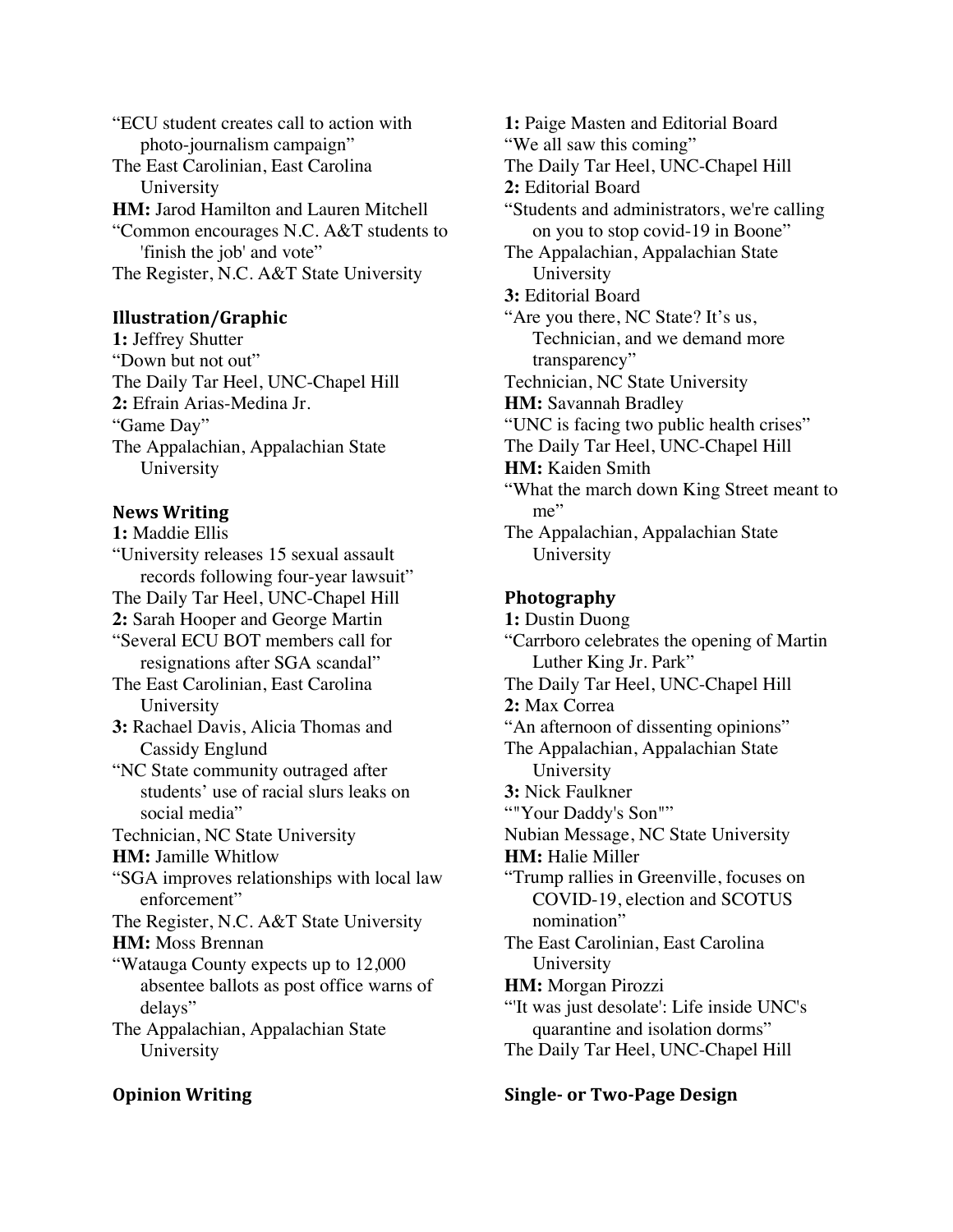**1:** Elikem Dodor "ALL Black Lives Matter" Nubian Message, NC State University **2:** Efrain Arias-Medina Jr. "Photographer finds video fame on Tik Tok" The Appalachian, Appalachian State University **3:** Angelina Katsanis "Nationwide police brutality ignites Raleigh protests" The Daily Tar Heel, UNC-Chapel Hill **HM:** Jeffrey Shutter and Brandon Standley "North Carolina families keep the Halloween spirit alive" The Daily Tar Heel, UNC-Chapel Hill

### **Sports Writing**

**1:** Brian Keyes "By destroying the Tar Heels, Tre Jones writes his name in the history of UNC-Duke" The Daily Tar Heel, UNC-Chapel Hill **2:** Silas Albright ""3, 2, 1. End Injustice Together:" App State football leads peaceful protest through Boone" The Appalachian, Appalachian State University **3:** Macy Meyer "That's Sam': How Sam Howell went from hometown hero to UNC superstar" The Daily Tar Heel, UNC-Chapel Hill **HM:** Rachel Bilenki "Hayden, Trent Hidlay: Same beginning, different stories" Technician, NC State University **HM:** Ryan Wilcox "After a long and winding road, UNC's Roy Williams eclipses mentor Dean Smith" The Daily Tar Heel, UNC-Chapel Hill

Literary Magazine **Best of Show** *Colonnades* Elon University

*The Colton Review* Meredith College

*Apogee Magazine* High Point University

*Headwaters Creative Arts Journal* UNC Asheville

*The Peel* Appalachian State University

*Windhover* NC State University

#### **Poetry**

**1:** Arianne Payne "Origin Story" Colonnades, Elon University **2:** Prairie Moon Dalton "Welcome Home" Windhover, NC State University **3:** Kendall Bines "Babylon" Cadenza: Our Voice Matters, Mars Hill University **HM:** Eliana Franklin "Canoeing by the Volcano" Headwaters Creative Arts Journal, UNC Asheville **HM:** Corrie Bruce "Aubade" Apogee Magazine, High Point University

#### **Fiction**

**1:** Olivia Bennett "Down the River" Colonnades, Elon University **2:** Hannah Cooper "What Happened in Dad's Office" Windhover, NC State University **3:** Patrick Wei "Thomas Burning" Colonnades, Elon University **HM:** Krista Wiese "Blisters"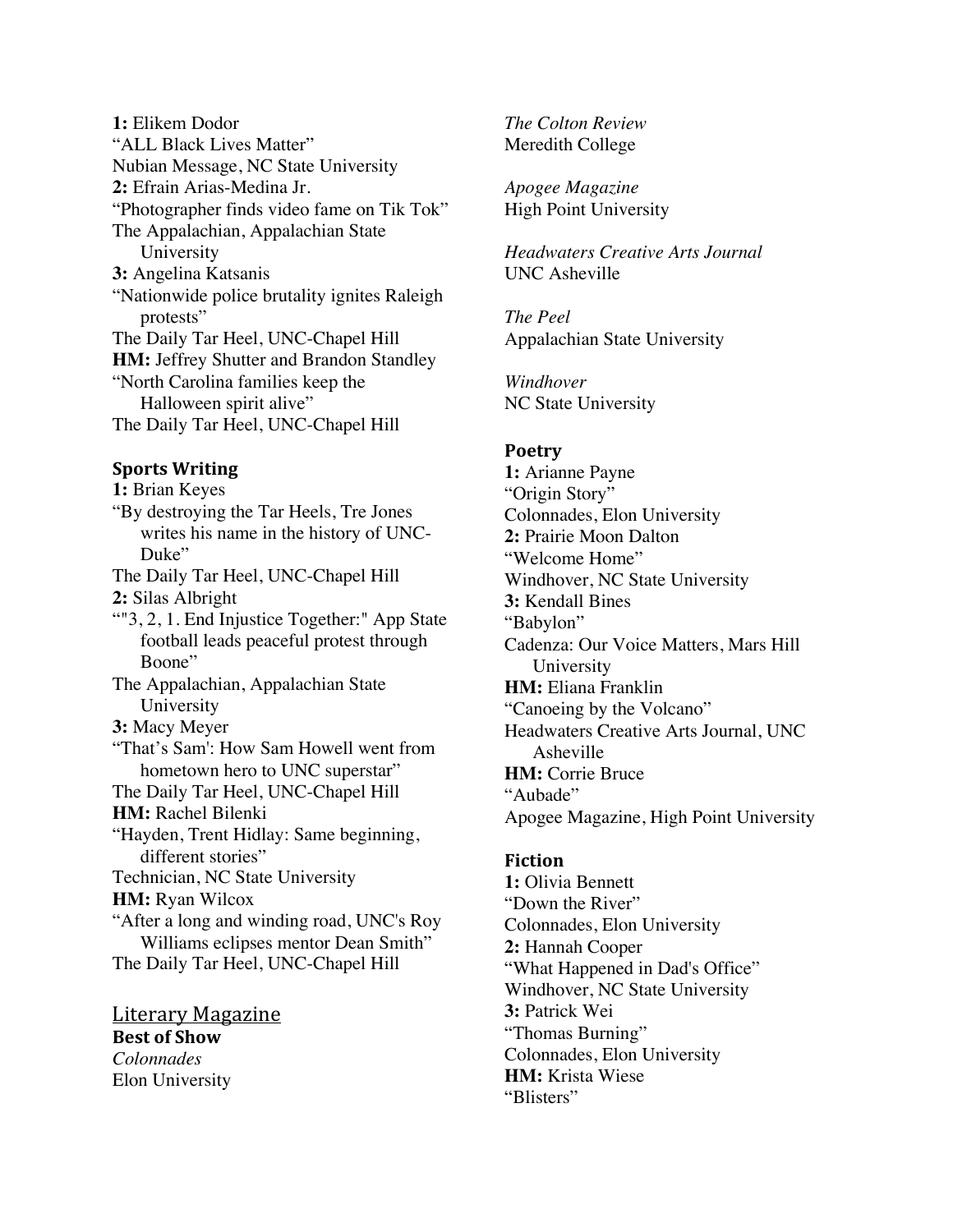The Colton Review, Meredith College **HM:** Annie Earnshaw "Rebecca's Dresses" Colonnades, Elon University

#### **Nonfiction**

**1:** Meagan Pusser "My Side of the White Line" Apogee Magazine, High Point University **2:** Molly Cruse "Things You'll Never Hear" Colonnades, Elon University **3:** Lucille Nelson "On Water and Relationships" Headwaters Creative Arts Journal, UNC Asheville **HM:** Karen Spangler "Trapped" The Colton Review, Meredith College **HM:** Chloë Ekberg "Losing the Girl in Plaid and Polka-Dots" Colonnades, Elon University

#### **Two-Page Spread**

**1:** Allyson Elliott "Etosha National Park" Agora, Belmont Abbey College **1:** Rose Bogue "The Ebony Herald" Expressions, East Carolina University **2:** Cassidy Mikel "Gran" Apogee Magazine, High Point University **3:** Chanpat Chaturongkul and Amy Webb "Self Portrait" Cadenza: Our Voice Matters, Mars Hill University **3:** Design Staff "Audio" Windhover, NC State University **HM:** Anayeli Collazo Lopez, Sarah Joyner and Delaney Rhodes "Sansepolcro/Mrs. Eaves Hotel" The Colton Review, Meredith College **HM:** A'mera Bellamy, Natalie DeBruhl and Kendall Bines

"Chords" Cadenza Arts and Literature, Mars Hill University **HM:** Alonza Mitchell "Hood Art" Expressions, East Carolina University

### **Photography/Art**

**1:** Amelica Shechet "The Moping Lisa" Agora, Belmont Abbey College **1:** Bryan Barrett "Juneteenth" Expressions, East Carolina University **2:** Abraham Diakite "Finger Painting" Colonnades, Elon University **3:** Aravind Vinayakan "Ron" Colonnades, Elon University **HM:** Eriana Ansley "Inverted Reflection" Cadenza: Our Voice Matters, Mars Hill **HM:** Ana Ramirez "Untitled" The Colton Review, Meredith College **HM:** LA Baker "Two Worlds" Expressions, East Carolina University

Yearbook **Best of Show** *Agromeck* NC State University

*Phi Psi Cli* Elon University

### **Student Life Copy**

**1:** Julia Harrison "No Hate at NC State vs. Culture War" Agromeck, NC State University **2:** Emery Eisner "Trial Run" Phi Psi Cli, Elon University